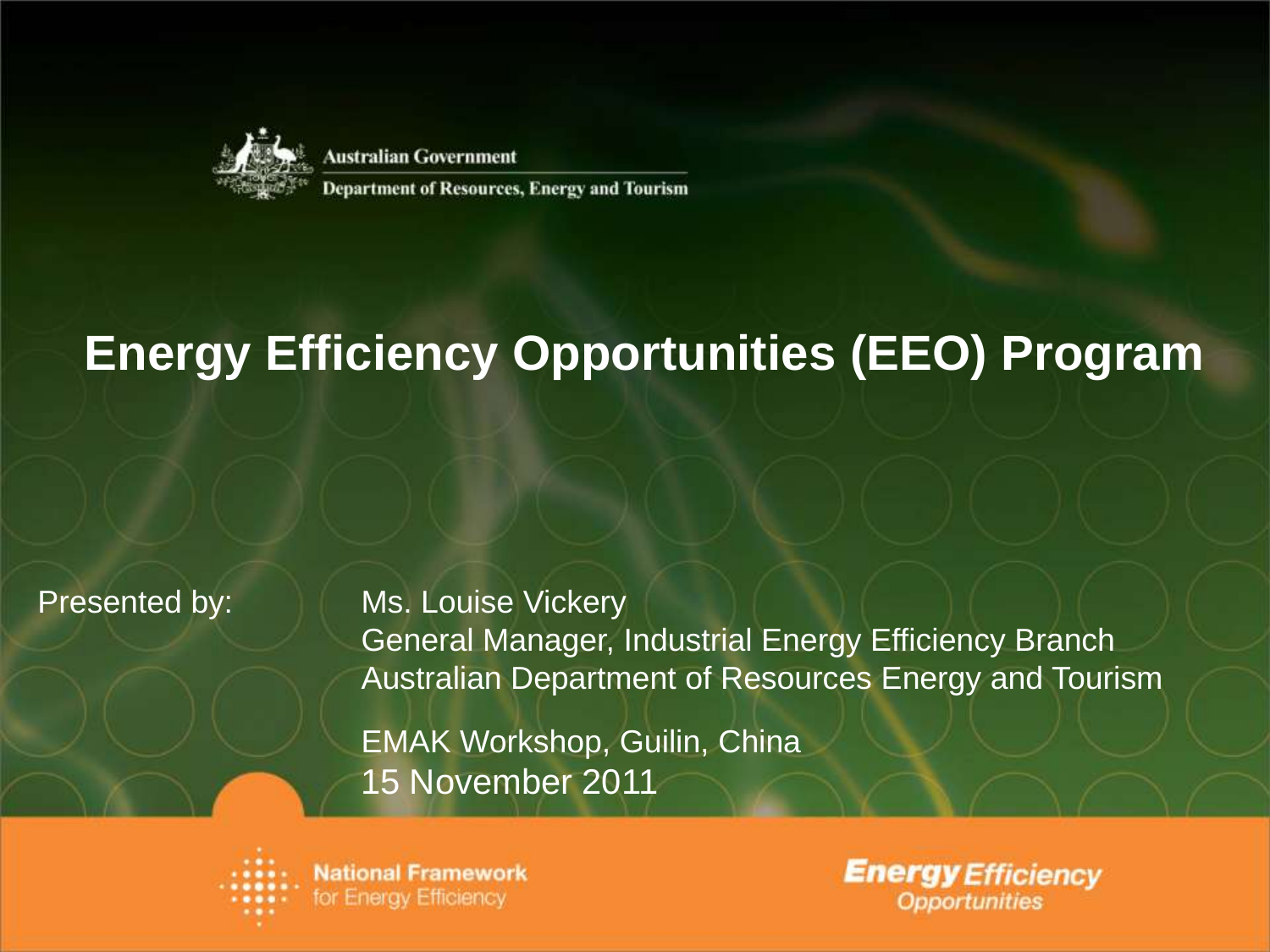### **Energy Efficiency Opportunities – Coverage >60%**

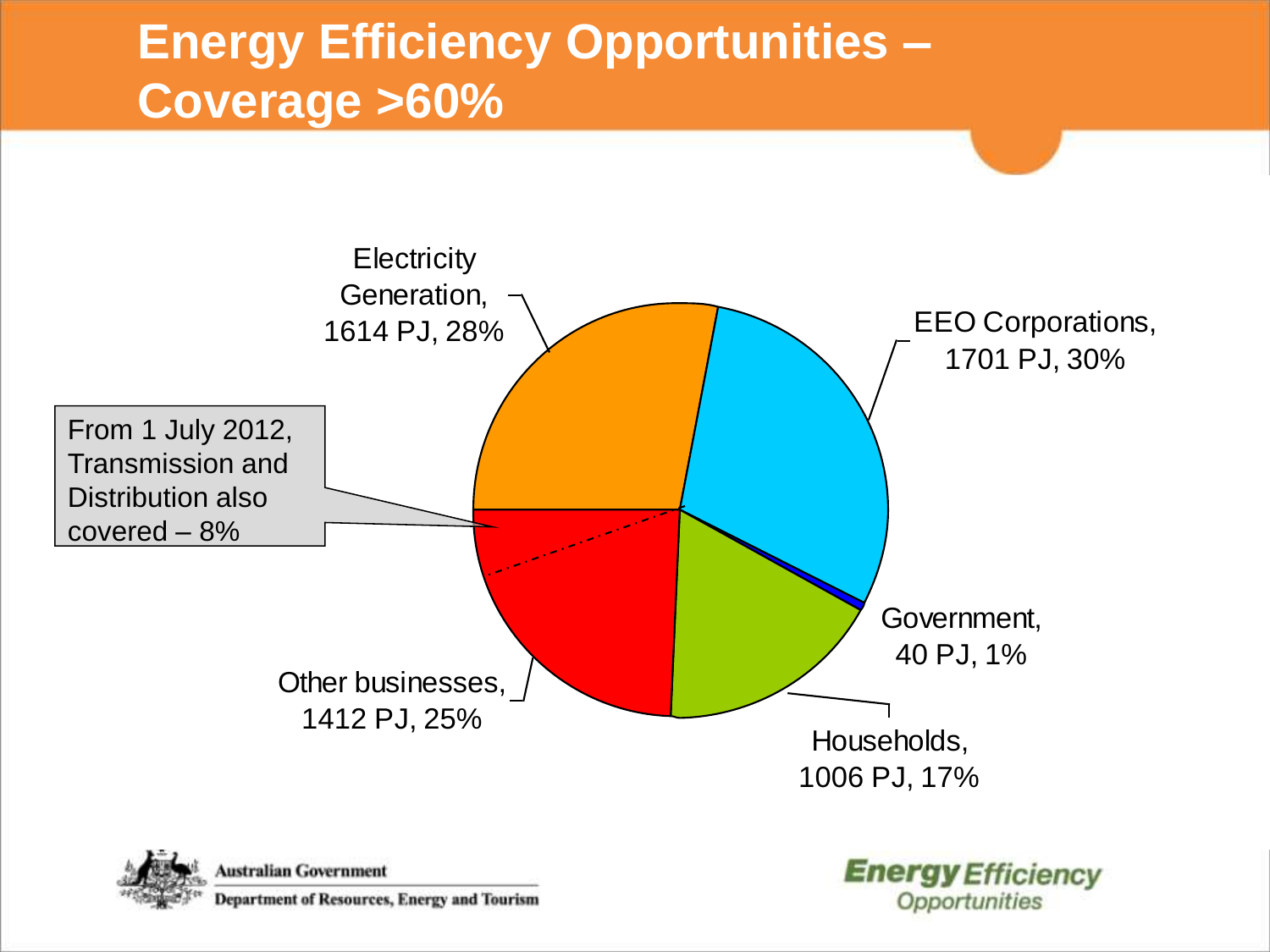### **EEO: OVERVIEW**

- Mandatory for corporations using more than 0.5 petajoules of energy per year
- Requires rigorous assessments of energy use and identification of opportunities to improve energy use; payback period <4 years
- Implementation of opportunities not mandatory but encouraged through reporting to the company board and the public

![](_page_2_Picture_4.jpeg)

**Australian Government** Department of Resources, Energy and Tourism

![](_page_2_Picture_6.jpeg)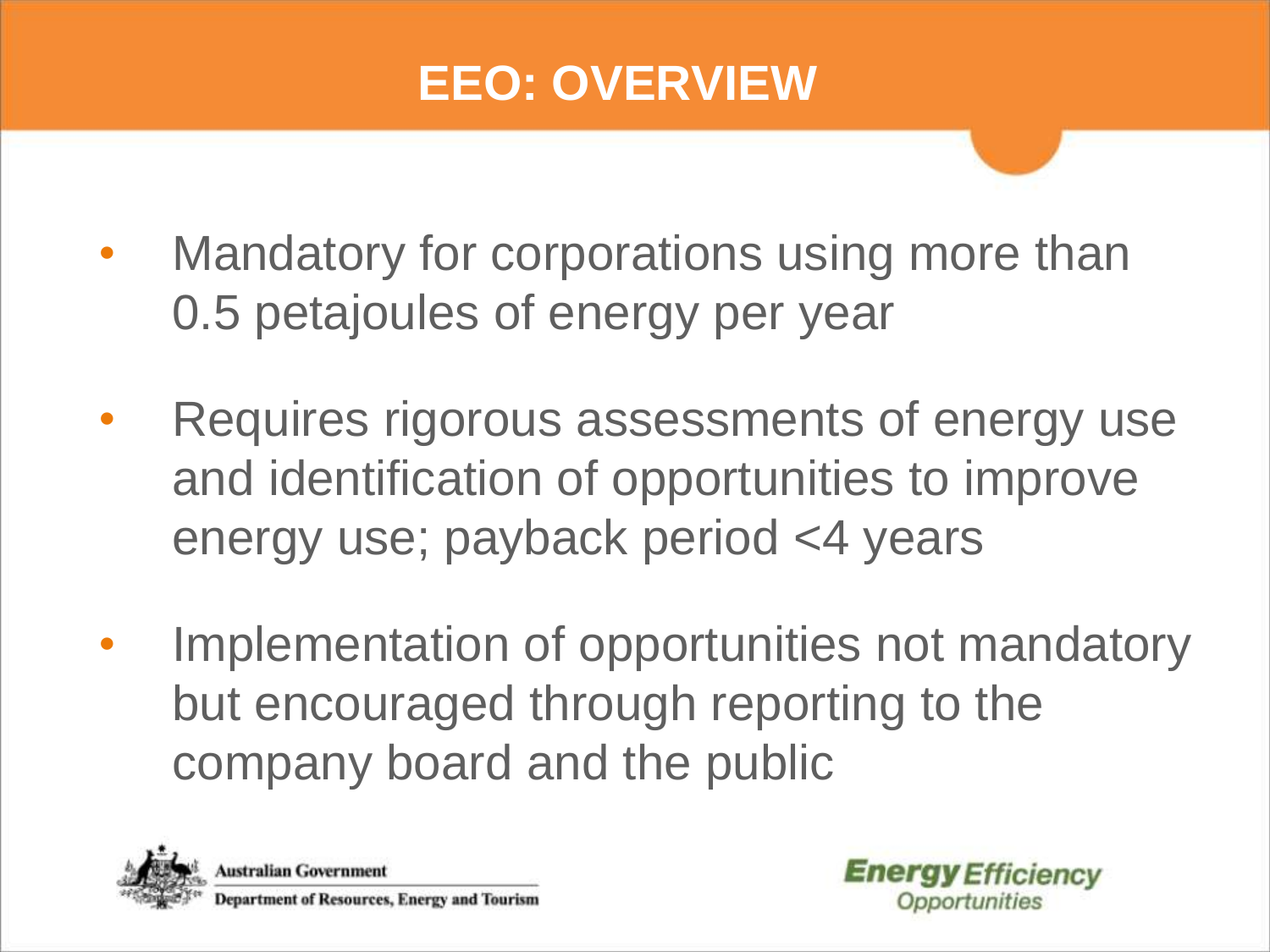## **RESULTS – ENERGY SAVINGS REPORTED, DECEMBER 2008- DECEMBER 2010**

![](_page_3_Figure_1.jpeg)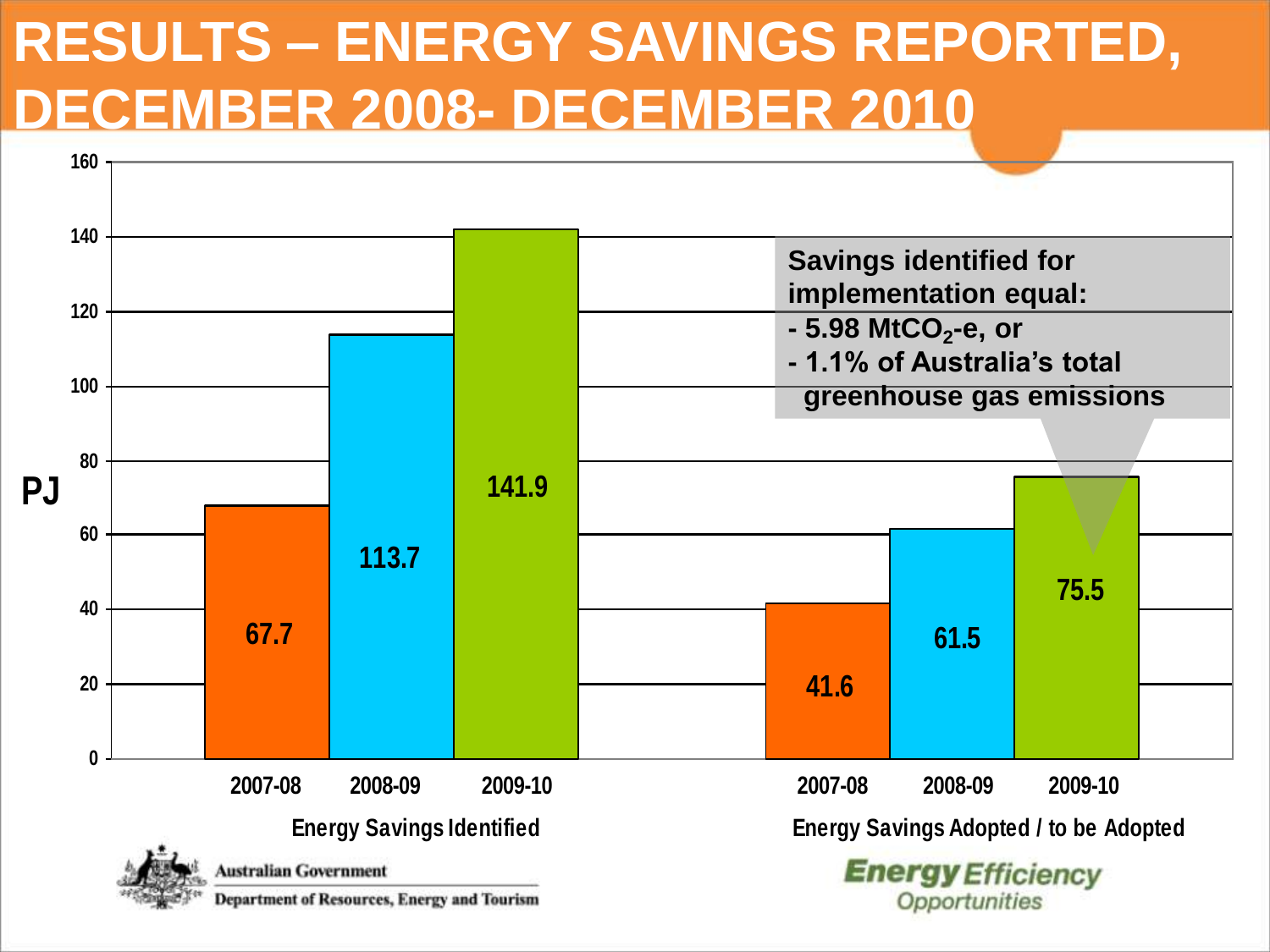![](_page_4_Picture_0.jpeg)

**Australian Government** 

**Department of Resources, Energy and Tourism** 

# **Thank You**

### **Web: www.energyefficiencyopportunities.gov.au**

#### **Email: energyefficiencyopportunities@ret.gov.au**

![](_page_4_Picture_6.jpeg)

**Energy Efficiency Opportunities**